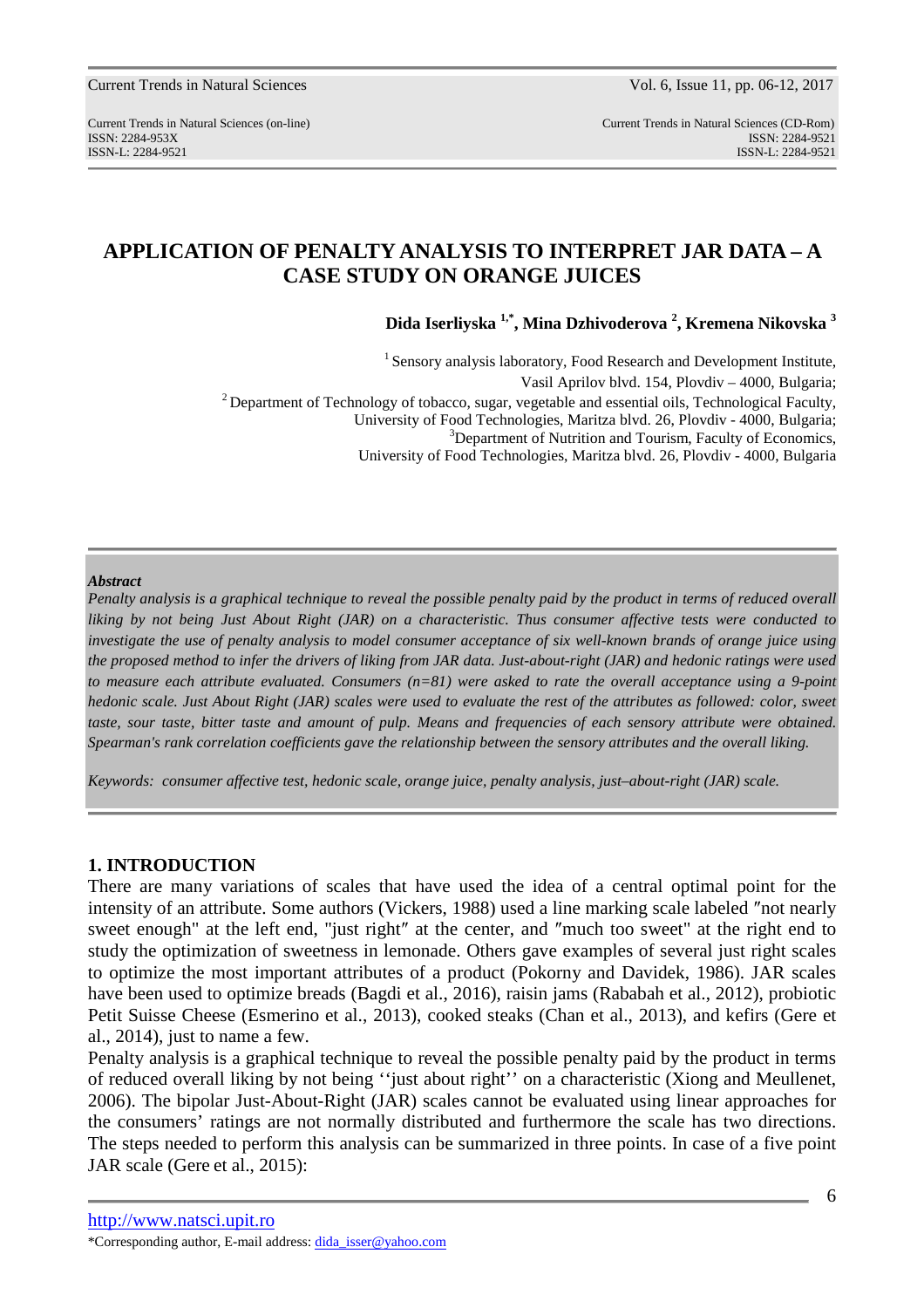1. Firstly, the JAR values are amalgamated into three groups. Categories 1 and 2, category 3, and category 4 and 5 give the three new levels: ''not enough'', ''JAR'', and ''too much'';

2. The mean overall liking (rating) is calculated for each group. The penalties (or mean drops) are calculated as the differences between the means of the two non-JAR categories and the mean of the JAR category.

3. These values are plotted versus the percentage giving each response in a so called mean drop plot.

The objective of this paper was to determine the acceptance of commercially available orange juice products (a case study) by Hungarian consumers via penalty analysis. This research was conducted to provide directional information for product developers on product reformulation or optimization of the various orange juice products.

# **2. MATERIALS AND METHODS**

## 2.1. Materials

In our study, six commercially available orange juice samples from the Hungarian market were evaluated by a consumer sensory panel.

## 2.2. Sample preparation

Sample preparation (stored at 10 °C) was conducted using the same standardized parameters (refrigerator, sample quantity, etc.). Packaging was separated from samples in order to avoid the effect of brand knowledge. The recommendations of Kilcast (2010) were followed during the sample presentation, so the quantities of samples  $(180 \text{ cm}^3/\text{person}$  in plastic glasses) were prepared by one person using a measuring cup to achieve better homogeneity. Samples were labeled, according to the international practice using 3-digit random numbers and a balanced block design was applied. The samples were presented to the assessors in plastic glasses (200 cm<sup>3</sup>) at a typical consumption temperature (15  $^{\circ}$ C), which was strictly monitored to maintain commensurable conditions. Between the evaluations, assessors used a very neutral non-carbonated mineral water as taste neutralizer. Evaluations were performed under artificial daylight-type illumination, temperature control (between 22 and 24 °C) and air circulation.

### 2.3. Consumer test

One hundred consumers were recruited from the Corvinus University of Budapest, Hungary. Nineteen consumers were left out from the data analysis due to incomplete questionnaires. As a result, the data of 81 consumers were used in the data analysis. Consumers were selected according to relevant market figures: 60%/40% females/males aged between 18 and 30 years, regular orange juice consumers, as they consumed orange juices more than once a week. Consumers were instructed prior to the evaluation to ensure the reliability of the results and asked to evaluate overall liking on a 9-point hedonic scale (1 = "dislike extremely", 9 = "like extremely"). The attributes of color, sweet taste, sour taste, bitter taste and amount of pulp were evaluated using a nine point ''Just About Right" scale.

# 2.4. Data analysis

In order to conduct penalty analysis, the consumers' overall liking ratings and ratings on the JAR attributes are required. The penalties (or mean drops) are plotted versus the percentage of the consumers giving each response in a so called mean drop plot. Attributes with a large percentage of consumers and large penalties can be found in the upper right quadrant of a plot, providing a quick summary of the most critical diagnostic problems for a product. Penalty analysis was done using XL-Stat Sensory solution (Addinsoft, 28 West 27th Street, Suite 503, New York, NY 10001, USA).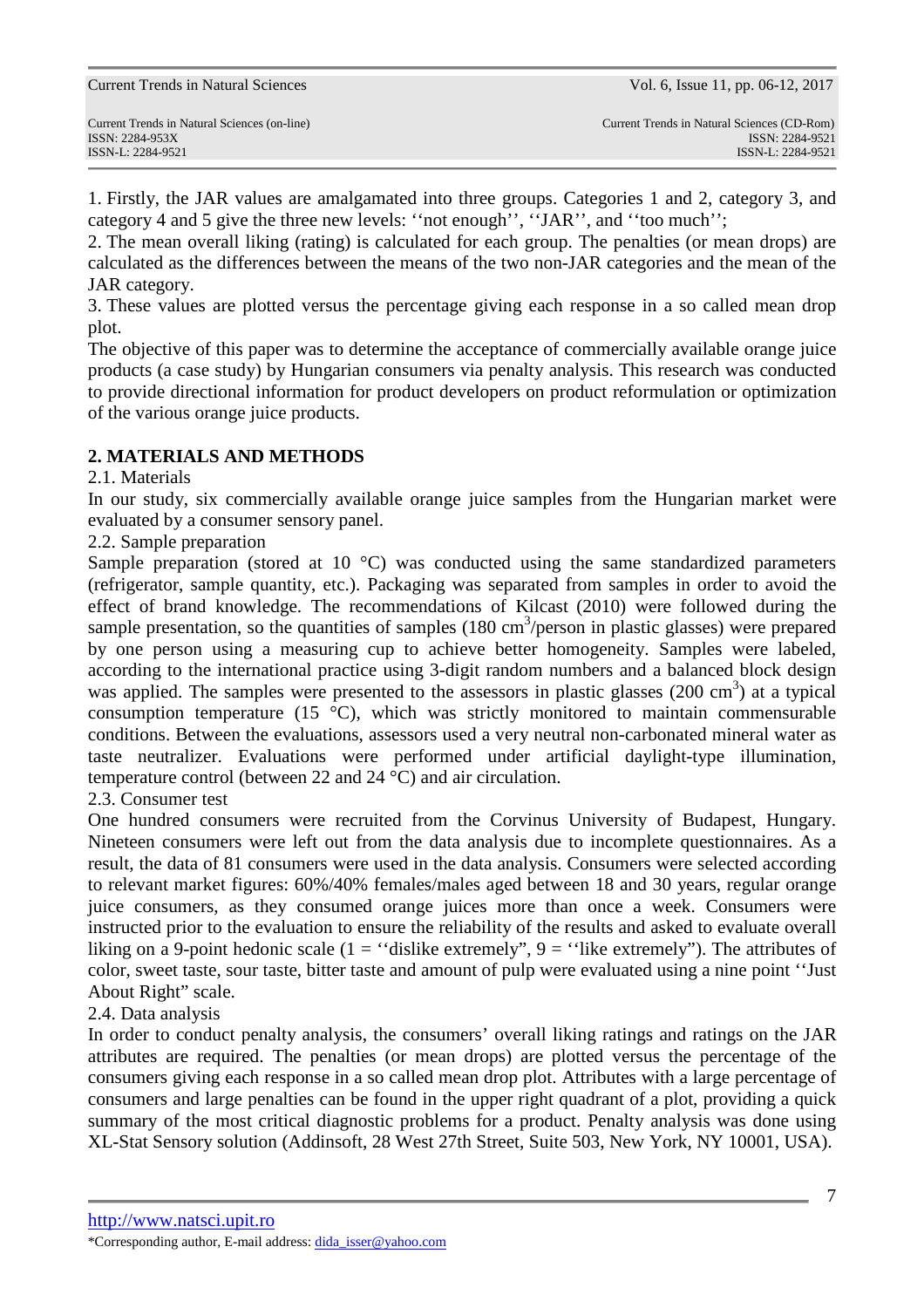# **3. RESULTS AND DISCUSSION**

3.1. Interpreting the results from penalty analysis

The descriptive statistics for the liking data and JAR variables are shown in Table 1. The correlation matrix displays whether the JAR variables have either "low" or "high" impact on the overall liking and which direction it would be manifested ("too much" or "too little").

*Table 1. Impact of the JAR variables on the overall liking (Spearman's correlation coefficient - product F)* 

| Variables           | Overall liking |
|---------------------|----------------|
| Overall liking      |                |
| Color               | 0.044          |
| Sweet taste         | 0.264          |
| Sour taste          | 0.089          |
| <b>Bitter</b> taste | $-0.453$       |
| Amount of pulp      | 0.040          |

Values in bold are significantly different from 0 with a significance level  $\alpha$ =0.05

The JAR – variables had low impact on the overall liking  $(\alpha=0.05)$ . The correlation for sweet taste was positive, e.g. the ″too much" cases had a lower impact than the ″too little" cases and *vice versa* for the bitter taste where the correlation coefficient was negative (Table 1).

For products A and B, JAR – variable for amount of pulp showed low impact on the liking  $(a=0.05)$ and the correlation turned to be positive (Spearman's correlation coefficient  $= 0.220$  and 0.294, respectively), *e.g.* the ″too much" cases had a lower impact than the ″too little" cases (data not presented).

In the case of product C and D, all the  $JAR - \nu\alpha$  have higher impact on the overall liking (*α*=0.05). None of them were significantly different from 0 (data not presented). For product E, JAR – variables for sweet, sour taste and amount of pulp have low impact on the liking ( $\alpha$ =0.05). The correlation for sweet taste and amount of pulp is positive, e.g. the ″too much" cases have a lower impact than the ″too little" cases and vice versa for the amount of pulp where the correlation coefficient is negative (data not presented).

The following chart visualizes how JAR scores were distributed for each sensory attribute (Figure 1a) and how they merged to a three levels scale (Figure 1b) (Product F).



*Figure 1. Percentage of panelists (n=81) giving consumer ratings for selected attributes of an orange juice sample (sample F) a) based on 9-point JAR scale; b) based on the collapsed JAR levels*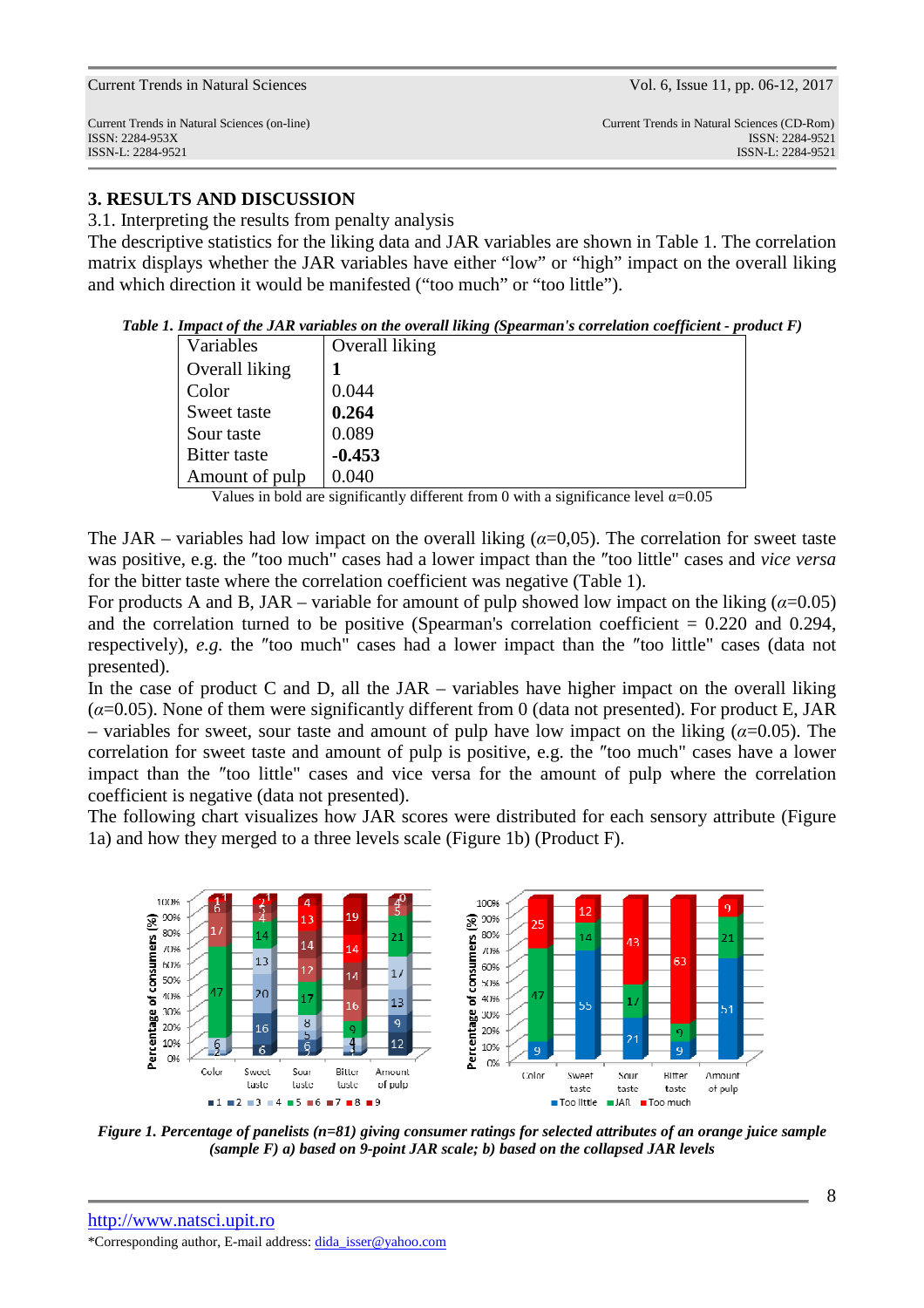| Current Trends in Natural Sciences           | Vol. 6, Issue 11, pp. 06-12, 2017           |
|----------------------------------------------|---------------------------------------------|
| Current Trends in Natural Sciences (on-line) | Current Trends in Natural Sciences (CD-Rom) |
| ISSN: 2284-953X                              | ISSN: 2284-9521                             |
| ISSN-L: 2284-9521                            | ISSN-L: 2284-9521                           |

Table 2 corresponds to penalty analysis. The mean drops were calculated for the "too much" and "too little" levels (this is the difference between the overall likings mean for the JAR levels minus the "too much" or "too little" levels. This information is interesting as it shows how many points of liking were lost for having a product "too much" or "too little" for a consumer. The penalty is a weighted difference between the means (mean of liking for JAR - mean of liking for the two other levels taken together).

| Table 2. Penalty analysis table (product $F$ ) |            |        |             |                    |       |                           |       |  |  |  |
|------------------------------------------------|------------|--------|-------------|--------------------|-------|---------------------------|-------|--|--|--|
|                                                |            |        | Sum(overall | Mean(overall Mean) |       |                           |       |  |  |  |
| Variable                                       | Level      | $\%$   | liking)     | liking)            | drops | Penalties <i>p</i> -value |       |  |  |  |
| Color                                          | not enough | 11.11% | 28.0        | 3.11               | 0.40  |                           |       |  |  |  |
|                                                | <b>JAR</b> | 58.02% | 165.0       | 3.51               |       | 0.18                      | 0.749 |  |  |  |
|                                                | too much   | 30.86% | 85.0        | 3.40               | 0.11  |                           |       |  |  |  |
| Sweet taste                                    | not enough | 67.90% | 163.0       | 2.96               | 2.60  |                           |       |  |  |  |
|                                                | <b>JAR</b> | 17.28% | 78.0        | 5.57               |       | 2.58                      | 0.000 |  |  |  |
|                                                | too much   | 14.81% | 37.0        | 3.08               | 2.48  |                           |       |  |  |  |
| Sour taste                                     | not enough | 25.93% | 60.0        | 2.85               | 2.02  |                           |       |  |  |  |
|                                                | <b>JAR</b> | 20.99% | 83.0        | 4.88               |       | 1.83                      | 0.008 |  |  |  |
|                                                | too much   | 53.09% | 135.0       | 3.14               | 1.74  |                           |       |  |  |  |
| Bitter taste                                   | not enough | 11.11% | 31.0        | 3.44               | 2.66  |                           |       |  |  |  |
|                                                | <b>JAR</b> | 11.11% | 55.0        | 6.11               |       | 3.01                      | 0.001 |  |  |  |
|                                                | too much   | 77.78% | 192.0       | 3.04               | 3.06  |                           |       |  |  |  |
|                                                | not enough | 62.96% | 164.0       | 3.21               | 0.92  |                           |       |  |  |  |
| of<br>Amount                                   |            |        |             |                    |       |                           |       |  |  |  |
| pulp                                           | JAR        | 25.93% | 87.0        | 4.14               |       | 0.96                      | 0.143 |  |  |  |
|                                                | too much   | 11.11% | 27.0        | 3.00               | 1.14  |                           |       |  |  |  |

For the color and amount of pulp dimensions it is notable that the test is not significant. For the sweet taste dimension the consumers penalize the product when they consider it "not sweet enough″. Both mean drops are significantly different from 0, and so is the overall penalty.

Sour taste is strongly penalized by consumers in the "not sour enough″ direction. For the bitter taste dimension consumers penalize the product towards ″too much bitter". The mean drops are significantly different from 0, and so are the overall penalties.

Figure 2 represents the mean drops plotted versus the percentages of panelists giving responses on each sensory attribute of all the six evaluated products. The plot is divided into four subplots using a vertical line representing 20% of the consumers. The upper right subspace contains the important (more than 20% of consumers' ratings) attributes which have to be emphasized during the product development. In the case of product A the largest percentage of consumers (about 80%) stated out that the amount of pulp was "too little" as well as more than half of the panelists considered the sweet taste as "too little". About 40% felt the color as "too much" and minority (though higher than the 20% threshold set earlier) expressed the bitter and sour taste as "too much" as well. Low percentage of panelists rated the color as "too little" and the sweet taste as "too much", and only few felt the amount of pulp "too much".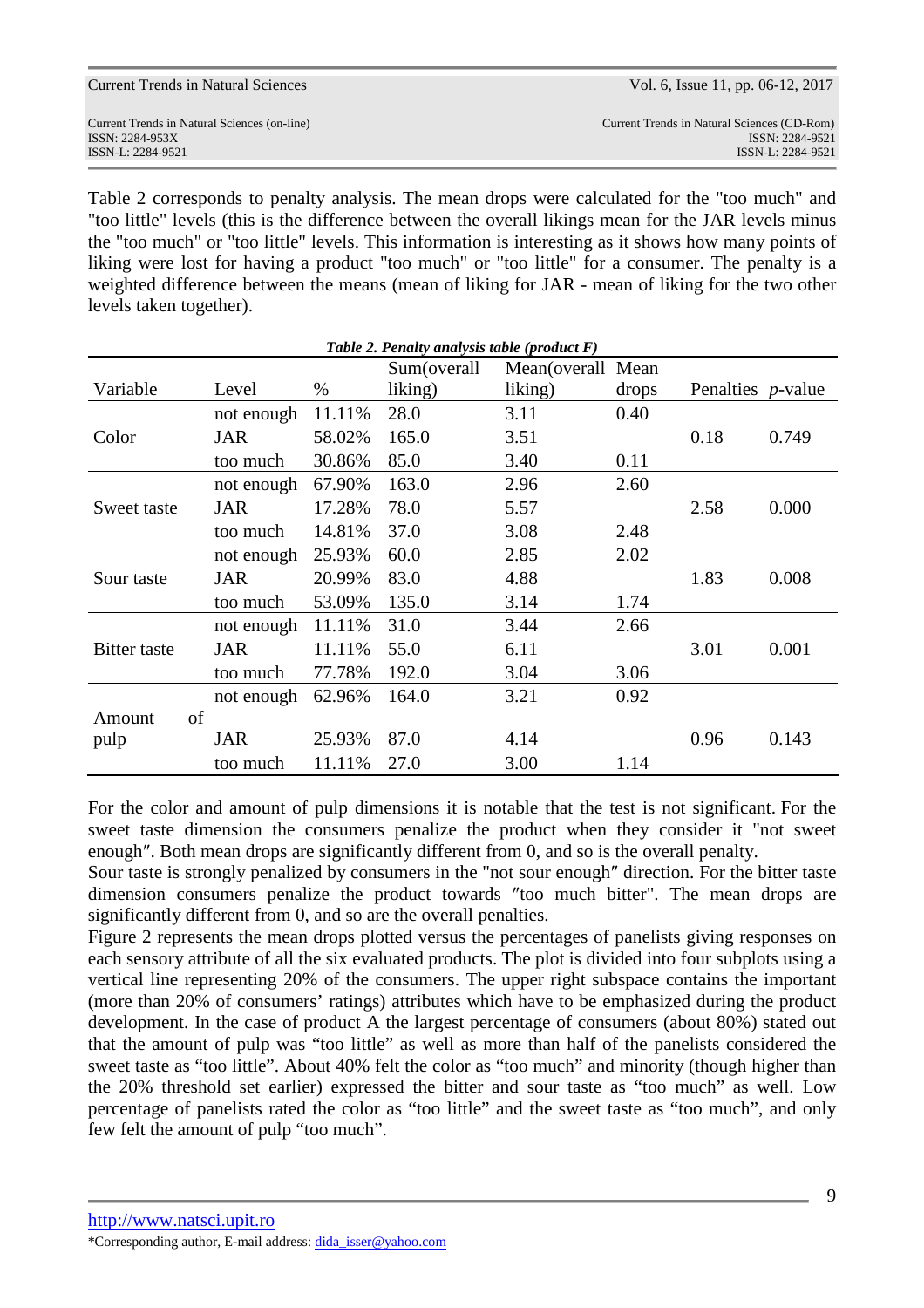Current Trends in Natural Sciences (on-line) Current Trends in Natural Sciences (CD-Rom) ISSN: 2284-953XISSN: 2284-9521 ISSN-L: 2284-9521 ISSN-L: 2284-9521



*Figure 2. Mean drop plot of all the six evaluated products. Products from top left to bottom right: A, B, C, D, E and F. The too low endpoint of the JAR scales are highlights with red, the too strong endpoint is highlighted with blue. The dashed line represents the 20 % of the consumers.* 

The amount of pulp was considered by the most of the panelists as "too little". Less than 40% rate the bitter taste as "too little" and by less than 30% the sour and sweet tastes were "too much" (product B). Smaller percentage rated the bitter taste and color as "too much" and the amount of pulp was "too much" by few. The amount of pulp and the sour taste were considered as "too little" by nearly 70% of the consumers and the color was thought so by 50% (Product C). The sweet taste was rated as "too much" by 40% and about 30% felt like the bitter taste "too little". Minority (more than 20% though) rated bitter taste as "too much" and the sweet taste "too little". Those who perceived the sour taste, the color and the amount of pulp as "too much" were negligible. The larger percentage of consumers felt like the amount of pulp "too little". Bitter and sour tastes were rated by less than 30% as "too little". Although another 30% considered the color and the sweet taste either "too much" or "too little". The amount of pulp was "too much" by few (Product D). Majority of the consumers perceived the amount of pulp as "too little''. Larger percentage considered the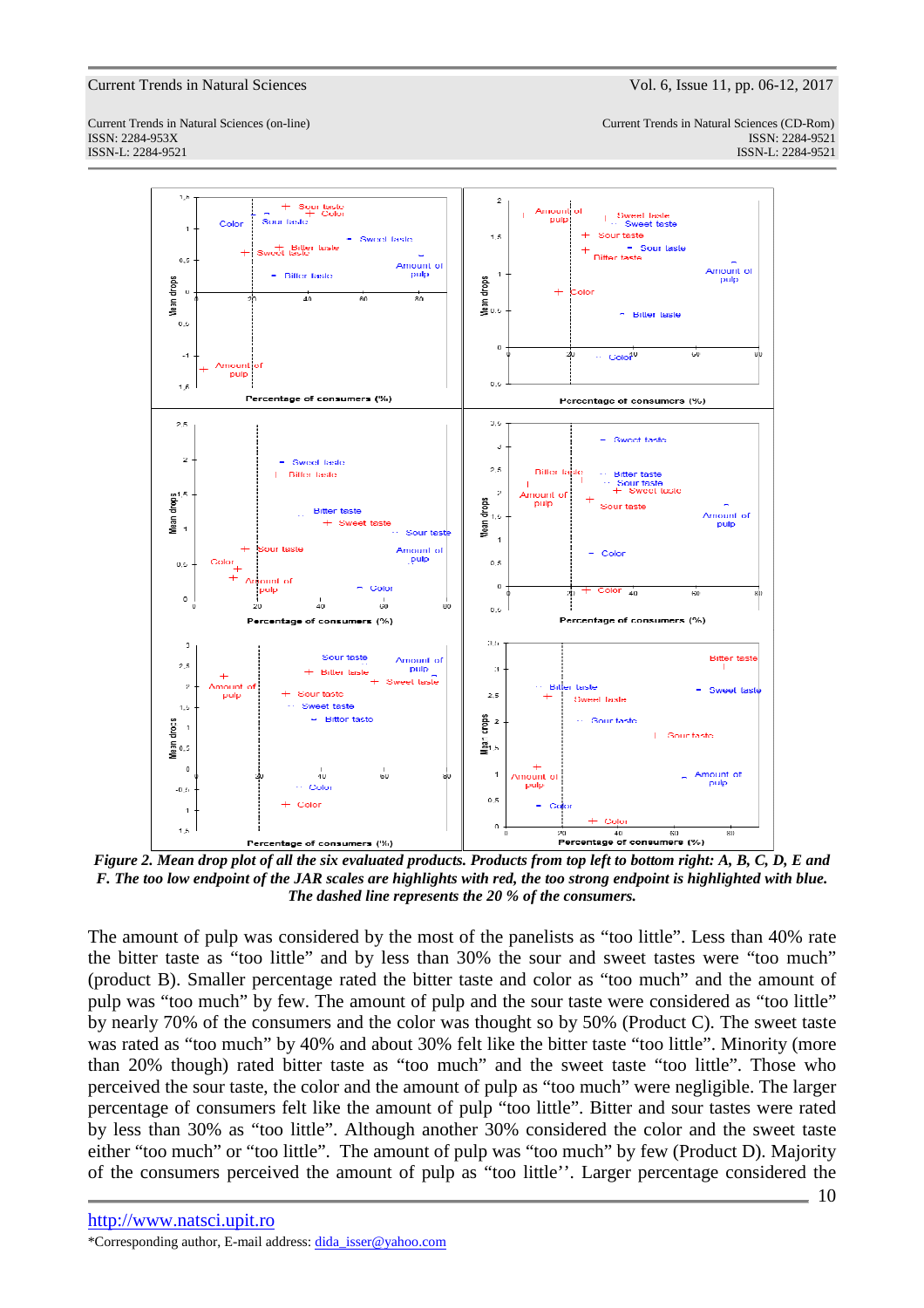Current Trends in Natural Sciences (on-line) Current Trends in Natural Sciences (CD-Rom) ISSN: 2284-953XISSN: 2284-9521 ISSN-L: 2284-9521 ISSN-L: 2284-9521

sweet taste as "too much" and the sour taste as "too little". Less than 40% felt like the bitterness either "too little'' or "too much" while about 30% think that the sweetness is "too little'' and the sourness "too much". Also the color was thought as "too little'' and "too much" by 30%, and the amount of pulp was "too much" by the minority of consumers (Product E). The largest percentage of consumers considers the bitter taste "too much" but sweet taste and amount of pulp as "too little". About 50% of consumers state the sample is too much sour and small percentage (higher than the 20% threshold set earlier) claim the product is not sour enough. 30% perceived the color as "too much'' and less than 20% think that the color and bitter taste are "too little" whereas amount of pulp and sweet taste were "too much" by few (Product F).

### **4. CONCLUSION**

The application of penalty analysis showed that the sensory attribute ..amount of pulp" was strongly penalized in the "too little" direction for all the six brands of the selected orange juices by the largest percentage of the consumers. The sweet taste was considered as "too little" for products A&F and , too much" for product E by the majority of panelists. The sour taste was felt like "too little" by nearly 70% of the consumers (product C&E) whereas 50% stated out the color was "too little" (product C) and the sourness "too much" in the case of the product F. The highest mean drop values were computed for the two least preferred products, E&F. Products A, B&C have lower mean drop values which means that those consumers who rated the attributes not JAR, did not penalize the products highly. Penalty analysis showed what are the main reasons of the rejections of products F&E, furthermore, possible improvements of the preferred products were highlighted (increasing the amount of pulp).

#### **5. ACKNOWLEDGEMENT**

This research was supported by Erasmus + Programme Key Action 1 Mobility for learners and staff Higher Education Student and Staff Mobility 2014 – 2015 between Sensory Lab in Corvinus University of Budapest, Hungary and Sensory Lab in Food Research and Development Institute, Plovdiv, Bulgaria.

#### **6. REFERENCES**

- Bagdi, A., Tóth, B., Lőrincz, R., Szendi, S., Gere, A., Kókai, Z., Tömösközi, S. (2016). Effect of aleurone-rich flour on composition, baking, textural, and sensory properties of bread. *Lwt-Food Science and Technology*, *65*, 762–769.
- Chan, S. H., Moss, B. W., Farmer, L. J., Gordon, A., Cuskelly, G. J. (2013): Comparison of consumer perception and acceptability for steaks cooked to different endpoints. Validation of photographic approach. *Food Chemistry*, *136*(3–4), 1597–1602.
- Epler, S., Chambers, E., Kemp, K. E. (1998). Hedonic scales are a better predictor than just-about-right scales of optimal sweetness in lemonade. *Journal of Sensory Studies*, *13*(2), 191–197.
- Esmerino, E. A., Cruz, A. G., Pereira, E. P. R., Rodrigues, J. B., Faria, J. A. F., Bolini, H. M. A. (2013). The influence of sweeteners in probiotic Petit Suisse cheese in concentrations equivalent to that of sucrose. *Journal of Dairy Science*, *96*(9), 5512–5521.
- Gere, A., Losó, V., Györey, A., Kovács, S., Huzsvai, L., Nábrádi, A., Sipos, L. (2014). Applying parallel factor analysis and Tucker-3 methods on sensory and instrumental data to establish preference maps: case study on sweet corn varieties. *Journal of the Science of Food and Agriculture*, *94*(15), 3213–3225.
- Gere, A., Sipos, L., Héberger, K. (2015). Generalized Pairwise Correlation and method comparison: Impact assessment for JAR attributes on overall liking. *Food Quality and Preference*, *43*, 88–96.
- Kilcast, D. (2010). Sensory quality control for taint prevention. In D. Kilcast, eds, *Sensory analysis for food and beverage quality control* (Part 3 , pp. 156–185). Woodhead Publishing, Cambridge.
- Kovács, Z., Dalmadi, I., Lukács, L., Sipos, L., Szántai-Kőhegyi, K., Kókai, Z., Fekete, A. (2010). Geographical origin identification of pure Sri Lanka tea infusions with electronic nose, electronic tongue and sensory profile analysis. *Journal of Chemometrics*, *24*(3–4), 121–130.
- Moskowitz, H. R. (2001). Sensory Directionals for Pizza: A Deeper Analysis. *Journal of Sensory Studies*, *16*, 583–600.